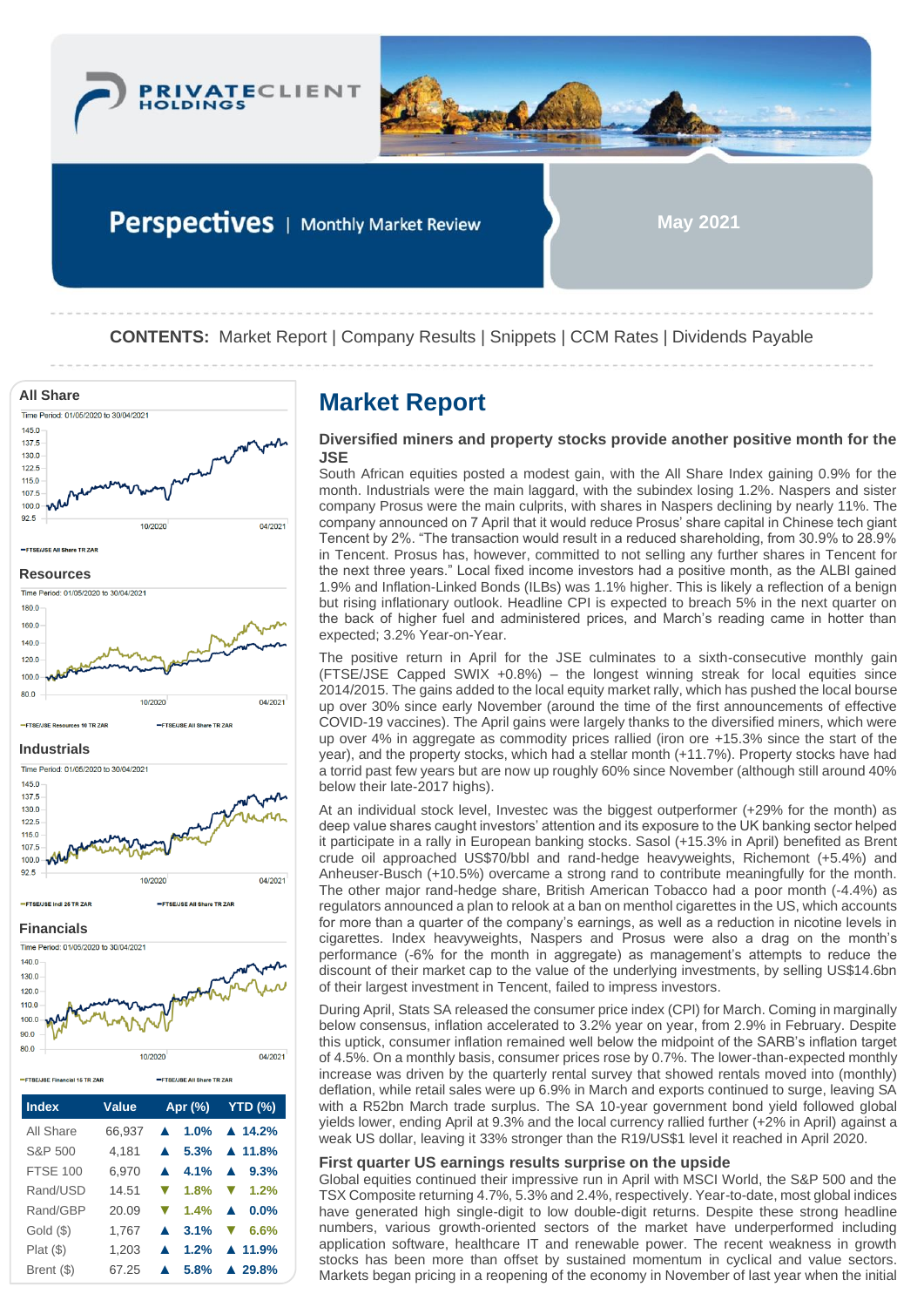positive vaccine data from Pfizer, Moderna, and AstraZeneca provided a pathway to resolving the pandemic.

60% of S&P 500 companies had reported first quarter earnings by the end of April, with aggregate earnings up 50% relative to the same period last year – almost double consensus expectations. The major US indices closed April in the green, with the S&P 500 notching up its third straight month of gains (up 11.3% since the start of the year), after closing at a new record level on Thursday (29 April) following impressive earnings from Apple and Facebook. The Dow Jones gained 2.7% (+10.7% Year-To-Date), while the tech-heavy Nasdaq rose 5.4% in April (+8.3% since the start of the year) – its sixth consecutive positive month. Thus far (to 30 April), CNBC reports that 87% of S&P 500 companies have posted earnings which beat estimates and, according to Refinitiv, these earnings appear to be growing by over 46% Year-on-Year.

On the economic data front, the US ISM Services Index showed that in March, US service providers experienced their fastest growth on records dating back to 1997. Despite the pace of the economic recovery, US President Joe Biden pushed ahead with plans to implement aggressive fiscal stimulus, following his \$2.3trn infrastructure plan (American Jobs Plan), with details of a \$1.8trn family support plan (American Families Plan) – the former funded by corporate tax hikes, the latter by higher taxes on the wealthiest Americans.

The FAANG stocks (Facebook, Apple, Amazon, Netflix, and Alphabet) were amongst the biggest winners in 2020, up more than five times the aggregate of their S&P 500 peers. However, this large-cap tech grouping has lagged peers since November when COVID-19 vaccination plans were first announced, but first quarter earnings for most of these companies was a timely reminder of their astounding ability to grow, with positive earnings surprises helping drive their share prices at double the pace of their peers in April.

Emerging market (EM) stocks lagged for a third consecutive month (MSCI EM +2.5% for the month), despite a currency tailwind as Chinese markets remained weak, and India's deadly COVID-19 wave weighed on the local stock market. US long-term rates, which have been climbing steadily since last August, finally took a breather in April with US 10-year government bond yields dropping to 1.6%. US central bankers meeting in late-April agreed to maintain the status quo on abundant monetary stimulus. In a post-meeting press conference, Fed Chair Jerome Powell maintained his prior month view and pointed out that higher inflation was likely to be transitory, that the labour market still had a long path towards recovery, and that the Fed was not yet discussing tapering quantitative easing. While there was not much new coming out of the US Federal Reserve's April meeting (the Fed reiterated its guidance from the March meeting), it did commit to supporting the economy and maintaining interest rates at near zero this year, boosting investors' appetite for stocks. The cautious Fed narrative and lower US rates weighed on the US dollar, which ended the month weaker against most currencies.

On the European front, the European Central Bank (ECB) left the official policy interest rate unchanged and made no adjustments to its €1.85 trillion bond-buying programme. The central bank reconfirmed its pledge to significantly ramp up the pace of bond purchases this quarter, and keep monetary policy accommodative as the region grapples with a third wave of COVID-19 infections and below-target inflation. Indeed, ECB president Christine Lagarde expressed that discussions of possibly phasing out the support measures are "simply premature". Encouragingly, the vaccination rollout in the euro-zone is expected to pick up in the coming months, which should allow for the gradual easing of restrictions and boost economic activity.

# **Company Results**



## **Nature of Business**

AngloGold Ashanti Ltd. engages in the exploration, mining, and production of gold. It operates through the following business segments: Africa, Australia, and Americas. The Africa segment consists of Ghana, Guinea, the DRC (Democratic Republic of the Congo), and Tanzania. The Americas segment comprises of Argentina, Brazil, and projects in Colombia and the United States. The company was founded in 1944 and is headquartered in Johannesburg, South Africa.

### **Latest Results**

AngloGold Ashanti reported a fivefold increase in its full-year dividend payment and added 6 million ounces of new Ore Reserve, on a gross basis, as it chartered a return to growth in the coming years. "After several years of rationalising our portfolio, we have a clear and credible path to disciplined, high-return growth," Interim Chief Executive Officer Christine Ramon said. "We've built a solid balance sheet, which allows us to continue self-funding our capital investment, while rewarding shareholders." The Company aims to grow annual production from last year's 3.05 million ounces to between 3.2 million ounces and 3.6 million ounces, by 2025. This growth will mainly include the ramp-up of the Obuasi mine in Ghana, and incremental improvements from existing assets in the next two years.

Production was 3.047Moz at a total cash cost of \$819/oz in the twelve months to 31 December 2020, from 3.281Moz at a total cash cost of \$776/oz in 2019. The 7% reduction in production was due mainly to the sale of remaining South African producing assets, the cessation of mining activities at Sadiola and Morila in Mali, and the impact of the COVID-19 pandemic. The Company's all-in sustaining costs came in at \$1,059/oz in 2020, compared with \$998/oz in 2019.

## **Dividend**

In fulfilling a strategic objective to improve direct returns to shareholders, the Company's Board declared a full-year dividend of 705 ZAR cents per share (approximately 48 US cents per share), compared to a dividend of ZAR 165 cents per share (9 US cents per share) in 2019.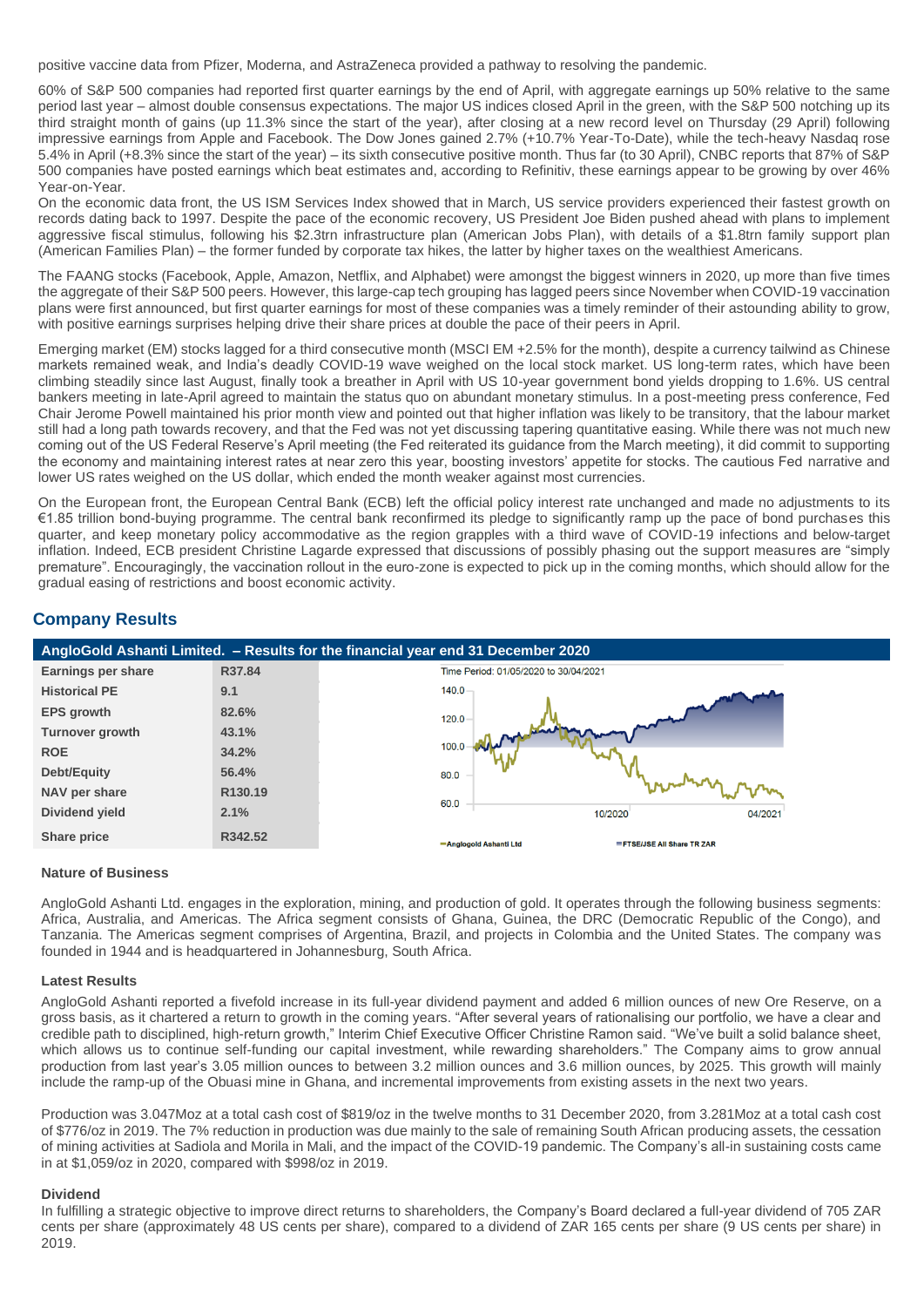

#### **Nature of Business**

The Blackstone Group, Inc. engages in the provision of investment and fund management services. It operates through the following segments: Private Equity, Real Estate, Hedge Fund Solutions and Credit. The Private Equity segment consists of flagship corporate private equity funds, Blackstone Capital Partners funds, sector-focused corporate private equity funds, including energy-focused funds, Blackstone Energy Partners funds, and core private equity fund, Blackstone Core Equity Partners. The Real Estate segment includes management of core real estate fund and non-exchange traded restate investment trusts. The Hedge Fund Solutions segment comprises of Blackstone Alternative Asset Management, which manages hedge funds and includes Indian-focused and Asian-focused closed-end mutual funds. The Credit segment includes GSO Capital Partners LP, which manages credit-oriented funds. The company was founded by Stephen Allen Schwarzman in 1985 and is headquartered in New York, NY.

#### **Latest Results**

Blackstone's business model is built to weather difficult periods and to deliver for investors in good times and bad. Despite its many extremes, 2020 was no exception, and the firm generated outstanding performance across key metrics. Fee Related Earnings increased 33% to a record \$2.4 billion, or \$1.97 per share – effectively achieving the target the group set at their Investor Day in 2018, one year early and notwithstanding the pandemic. The group's fund investors continued to entrust the company with more capital, resulting in inflows of \$95 billion – the fourth year in a row approaching or exceeding \$100 billion – and bringing total assets under management to a record \$619 billion.

For equity shareholders, the performance of Blackstone's stock is starting to reflect these strong results, generating a total return of 126% since they announced the corporate conversion in April 2019, roughly three times the total return of the S&P 500. Blackstone's market capitalization has grown to \$90 billion, making the firm the 92nd largest U.S public company. For a fund manager, this is no small feat.

#### **Dividend**

Distributable Earnings reached \$3.3 billion for the year, or \$2.65 per common share, up 16% versus the prior year.

## **Snippets**

### **A ROYAL DEBACLE – WHAT WE ALL CAN LEARN FROM THE ZULU ROYAL HOUSEHOLD**

The current chaos and squabble amongst the Zulu Royal family following the recent death of King Goodwill Zwelithini might have been avoided had his Will complied strictly with the requirements of the Wills Act.

This is according to David Knott of Private Client Trust, a division of Private Client Holdings, who says that at this time, while the reporting coming out is not entirely clear, and it might well be that omissions and problems may have been overstated or miscommunicated, the truth will be clearer once the Will is made public.

Court papers have apparently been filed and no doubt it will be some time before the matter finds its way before the court and a decision is reached.

However, there are good lessons to be learnt for this royal debacle.

To read more - please [Click Here](https://privateclientholdings.sharepoint.com/sites/Portfolios/Shared%20Documents/PCP/Newsletter/2021/May/Press%20Release%20-%20What%20we%20all%20can%20learn%20from%20the%20Zulu%20Royal%20Household%20-%20Final.pdf)

## **Corporate Cash Manager Rates**

| <b>FUND</b>                      | <b>BALANCE</b>           | <b>RATE</b> |
|----------------------------------|--------------------------|-------------|
| CALL ACCOUNT                     | $0.00 - 9999.99$         | 3.15        |
|                                  | $10000 - 24999.99$       | 3.15        |
|                                  | $25000 - 4999.99$        | 3.15        |
|                                  | $50000 - 99999.99$       | 3.15        |
|                                  | 100 000 - 249 999.99     | 3.15        |
| CALL MONEY FUND: Individuals     | $250000 - 999999.99$     | 3.93        |
|                                  | 1 000 000 - 9 999 999.99 | 3.93        |
|                                  | 10 000 000 upwards       | 3.93        |
| CALL MONEY FUND: Non-Individuals | $250000 - 999999.99$     | 3.73        |
|                                  | 1 000 000 - 9 999 999.99 | 3.73        |
|                                  | 10 000 000 upwards       | 3.73        |